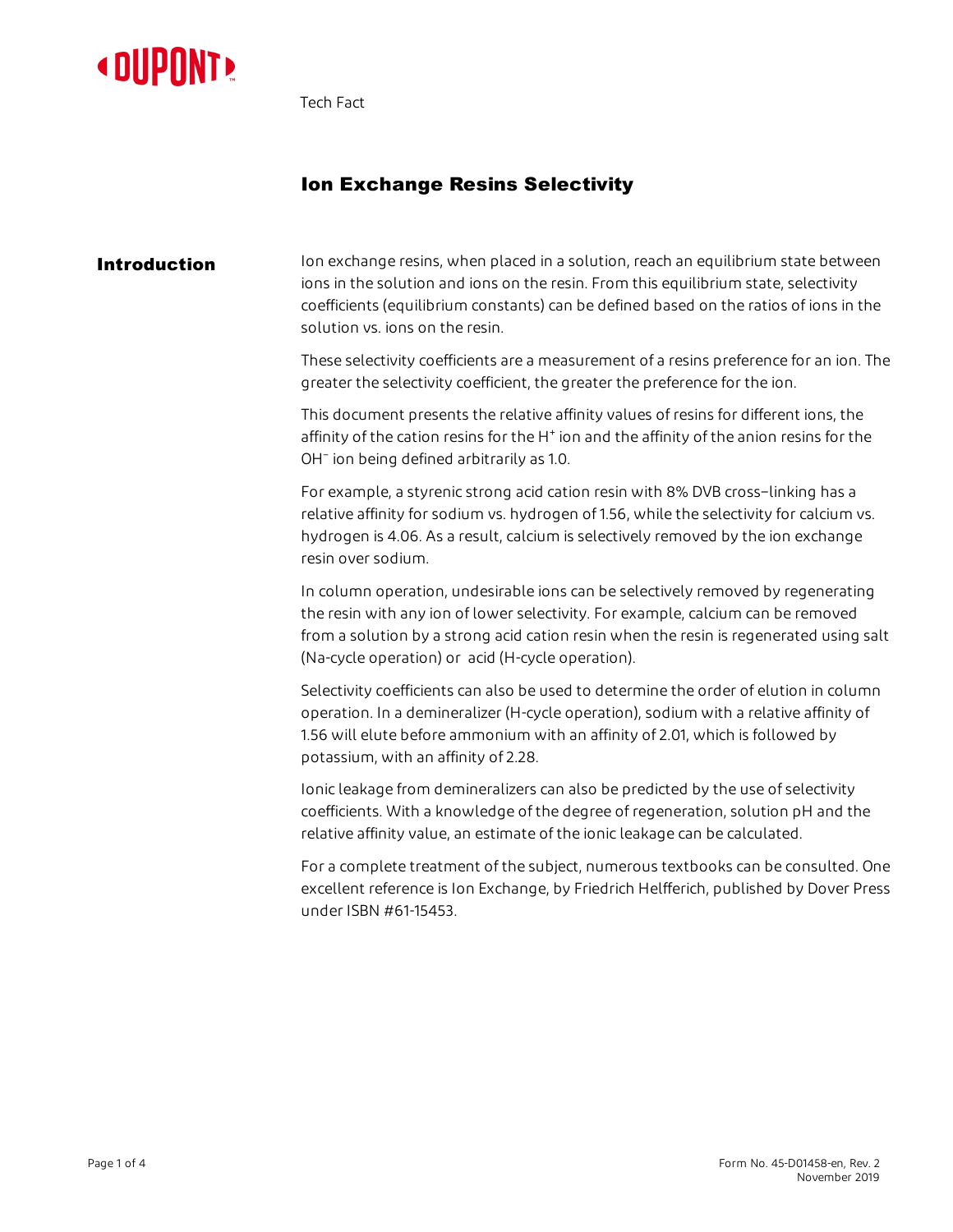## SAC resins selectivity coefficients

Relative affinities of various cations (compared with the hydrogen ion) on sulfonated polystyrene cation exchange resins with different degrees of cross-linking.

|                          | Percentage of cross-linking of the copolymer |               |         |                |  |
|--------------------------|----------------------------------------------|---------------|---------|----------------|--|
| Cation                   | 4% DVB                                       | <b>8% DVB</b> | 10% DVB | <b>16% DVB</b> |  |
| $Li+$                    | 0.76                                         | 0.79          | 0.77    | 0.68           |  |
| $H^+$                    | 1.00                                         | 1.00          | 1.00    | 1.00           |  |
| $\overline{Na}^+$        | 1.20                                         | 1.56          | 1.61    | 1.62           |  |
| $NH_4^+$                 | 1.44                                         | 2.01          | 2.15    | 2.27           |  |
| $K^+$                    | 1.72                                         | 2.28          | 2.54    | 3.06           |  |
| $Rb$ <sup>+</sup>        | 1.86                                         | 2.49          | 2.69    | 3.14           |  |
| $\overline{\text{Cs}^+}$ | 2.02                                         | 2.56          | 2.77    | 3.17           |  |
| $Ag+$                    | 3.58                                         | 6.70          | 8.15    | 15.6           |  |
| $\overline{\text{TI}^+}$ | 5.08                                         | 9.76          | 12.6    | 19.4           |  |
| $U_0^{2^+}$              | 1.79                                         | 1.93          | 2.00    | 2.27           |  |
| $Mg^{2+}$                | 2.23                                         | 2.59          | 2.62    | 2.39           |  |
| $Zn^{2+}$                | 2.37                                         | 2.73          | 2.77    | 2.57           |  |
| $Co2+$                   | 2.45                                         | 2.94          | 2.92    | 2.59           |  |
| $Cu2+$                   | 2.49                                         | 3.03          | 3.15    | 3.03           |  |
| $\overline{Cd^{2+}}$     | 2.55                                         | 3.06          | 3.23    | 3.37           |  |
| $Ni2+$                   | 2.61                                         | 3.09          | 3.08    | 2.76           |  |
| $Ca2+$                   | 3.14                                         | 4.06          | 4.42    | 4.95           |  |
| $Sr2+$                   | 3.56                                         | 5.13          | 5.85    | 6.87           |  |
| $Pb^{2+}$                | 4.97                                         | 7.80          | 8.92    | 12.2           |  |
| $Ba^{2+}$                | 5.66                                         | 9.06          | 9.42    | 14.2           |  |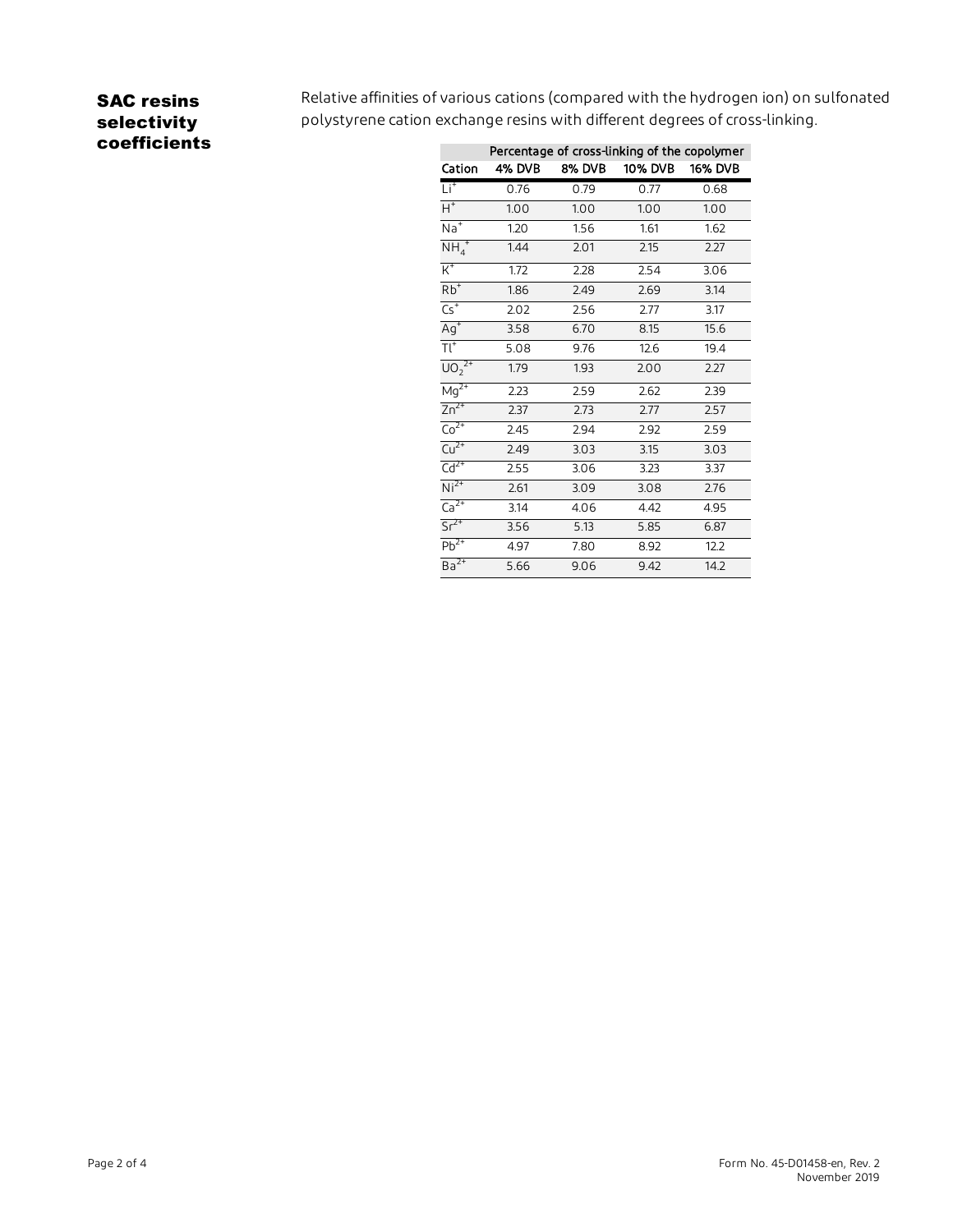### SBA resins selectivity coefficients

Relative affinities of various anions (compared with the hydroxide ion) on polystyrenic strongly basic anion exchange resins, both Type 1 and Type 2.

| lon                        | Type 1          | Type 2           |
|----------------------------|-----------------|------------------|
| OH <sup>-</sup>            | 1.0             | 1.0              |
| Benzene sulfonate          | 500             | $\overline{75}$  |
| Salicylate                 | 450             | 65               |
| Citrate                    | 220             | 23               |
|                            | 175             | $\overline{17}$  |
| Phenate                    | 110             | 27               |
| HSO <sub>4</sub>           | 85              | 15               |
| ClO <sub>3</sub>           | 74              | 12               |
| $\overline{NO_3}^-$        | 65              | 8                |
| $Br^-$                     | 50              | 6                |
| $CN-$                      | 28              | 3                |
| HSO <sub>3</sub>           | 27              | $\overline{3}$   |
| $BrO_3$                    | 27              | 3                |
| NO <sub>2</sub>            | $\overline{24}$ | $\overline{3}$   |
| $\overline{\text{Cl}^{-}}$ | $\overline{22}$ | $\overline{2.3}$ |
| HCO <sub>3</sub>           | 6.0             | 1.2              |
| $10^{-7}$                  | 5.5             | 0.5              |
| Formate                    | 4.6             | 0.5              |
| Acetate                    | 3.2             | 0.5              |
| Propionate                 | 2.6             | 0.3              |
| $\overline{\mathsf{F}}$    | 1.6             | 0.3              |
| HSiO <sub>3</sub>          | < 1.0           | < 1.0            |
| $H_2PO_4^-$                | 5.0             | 0.5              |

The reason for mentioning benzene sulfonate in the preceding list is that it is an example of synthetic surfactants frequently found in water. The very strong affinity of the resins for this compound results in a high risk of resin fouling.